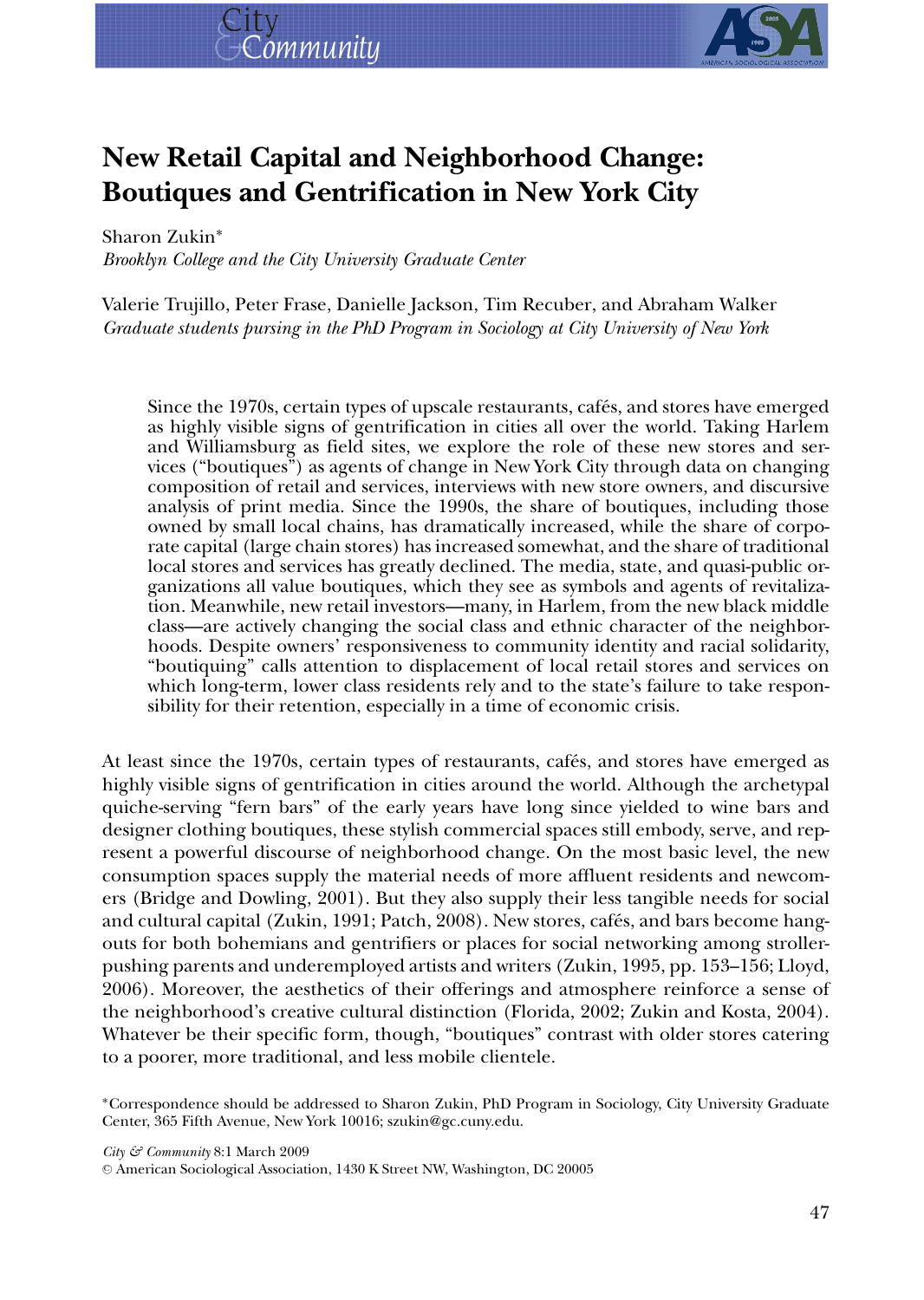As a vivid image of "commercial" gentrification, boutiques can easily become a stalking horse for long-term residents' fears of displacement. In U.S. cities, low-income Black and Latino residents identify upscale consumption spaces with "white" interests, and although they may appreciate better goods and services that new stores make available, they resent the implication that white newcomers are responsible for the improvements (Freeman, 2006). A changing retail landscape can also have other negative effects. The arrival of chain stores in areas that had previously depended on small, individually owned shops disrupts social bonds, as long-term residents must decide between shopping at the corner bodega—whose owner may offer credit—or switching to a well-stocked but impersonal supermarket. Residents may not even face a choice if old stores are unable to pay rising rents and disappear when their lease ends, or if the stores are replaced by new "luxury" condos. Some old stores and bars manage to shift gears, upgrade their merchandise and ambiance, and attract a new clientele. But in the process, they risk losing their old customers (Lloyd, 2006).

Long-term residents often feel uncomfortable when the ethnic ownership and character of local stores changes, creating a different sense of place. Men and women who are used to congregating on the street to play dominos or chat may be pushed out of their space by social pressure and more vigilant policing, which increases their resentment of the new, privatized public space that sidewalk cafés establish (Jackson, 2005; Freeman, 2006). But new restaurants and stores please residents who would like better shopping opportunities, whether they are mainstream consumers who prefer Starbucks or self-proclaimed cultural cognoscenti who go out of their way to patronize quirky cafes. ´ Mainstream stores can even stabilize low-income areas by encouraging more middle-class professionals and corporate executives to move in. Needless to say, the arrival of big chain stores in racial ghettos that have long been underserved with quality goods benefits all residents.

These observations suggest that the commercial gentrification of urban areas involves complex issues of social class, cultural capital, and race that go beyond individual cities and neighborhoods. But besides responding to a different consumer base, changes in the retail landscape reflect structural changes in the retail industry: the disappearance of small, mom-and-pop stores; the expansion of large chains like Wal-Mart, Whole Foods, and Starbucks (Zukin, 2004; Fishman, 2006); and changing corporate views of the commercial viability of the inner city (Porter, 1995). The increase in boutiques especially reflects a strategic shift in consumer industries toward niche marketing and customized goods, which may be even more intense in urban areas where residents are recognized style setters.

"Boutiquing" is, then, part of a broad dynamic of postindustrial change and urban revitalization that may benefit certain residents while deepening economic and social polarization and place low- and middle-income neighborhoods at risk (Smith, 2002; Booza, Cutsinger, and Galster, 2006). It enhances the quality of life of the new urban middle class, including the new black middle class (Taylor, 2002; also see Hyra, 2006; Pattillo, 2007), while making the poor of every ethnic group feel insecure. Boutiques "mark" an area as safe for commercial investment that will upgrade services and raise rents. Moreover, by institutionalizing the consumption practices of more affluent and highly educated men and women *in place of* stores that serve the poor, it challenges the "right to the city" of low-income residents (Lefebvre, 1991, 1996).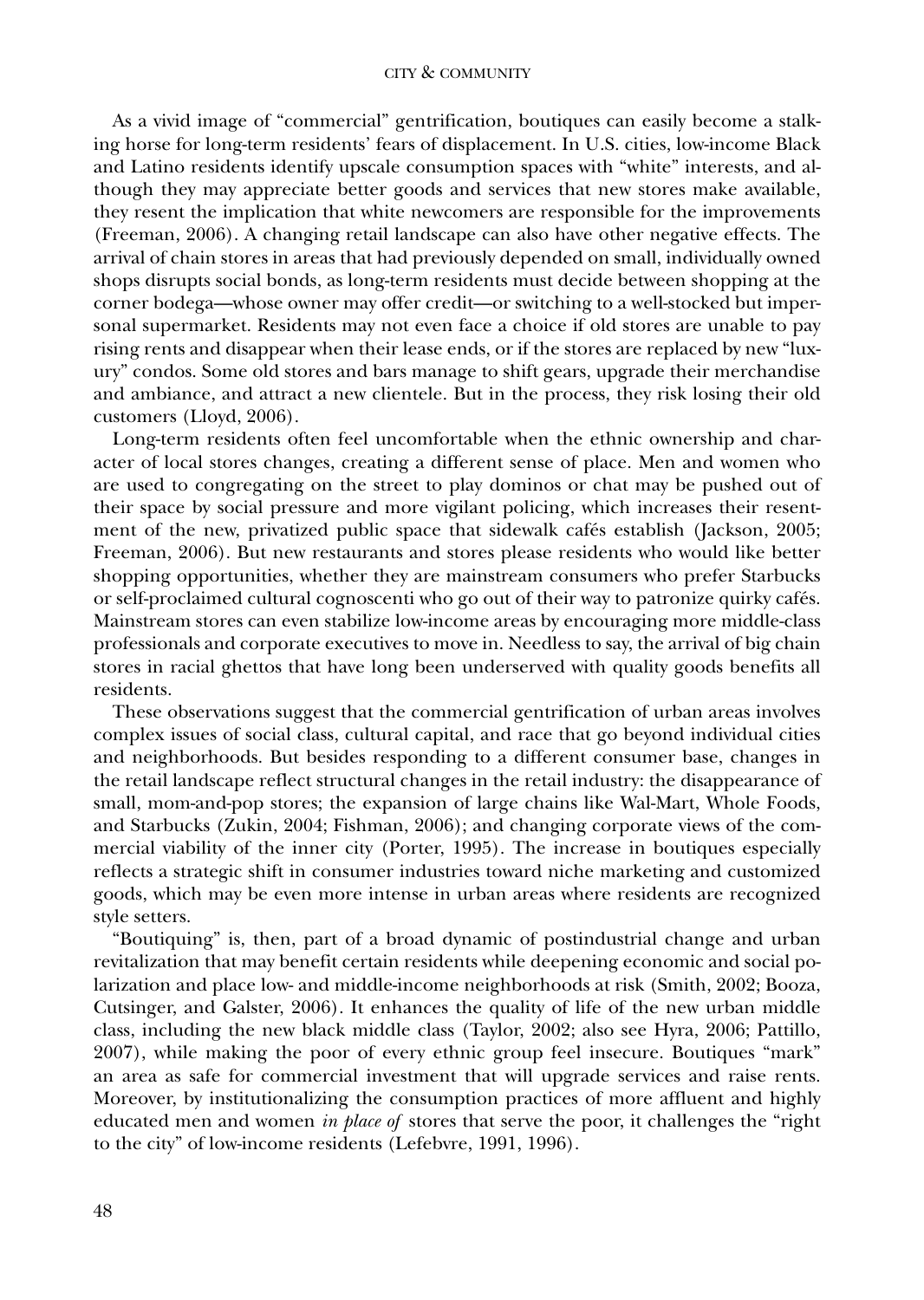Despite three decades of studying residential gentrification, only now are researchers and community groups starting to wonder how commercial gentrification may play into broader dynamics of social inequality (e.g., Deener, 2007). But unlike residential gentrification, the disappearance of traditional, local stores, and their replacement by chain stores and boutiques, has not been recognized as a social problem. Indeed, because most low-income neighborhoods have historically suffered from retail disinvestment, the opening of new stores is generally greeted with approval. The lifestyle pages of local media give prominent coverage to the opening of new art galleries, restaurants, and designer clothing boutiques, while occasionally noting the passing of a beloved local store. Most elected officials and community development groups praise new stores and restaurants as signs of capital reinvestment, enabling them to proclaim an urban "renaissance" or at least to hope for a new period of growth.

To consider these issues concretely, we examine the relation between commercial upgrading and residential redevelopment in two gentrifying areas of New York City, beginning with a systematic survey of changes in their retail landscape. We ask a series of exploratory questions: What is happening to the retail landscape in the current period of inner city reinvestment? How do such changes begin? What kinds of investors open stores, and become retail entrepreneurs, in areas on the brink of redevelopment? How do stores—aided by the lifestyle media—create a new sense of place that encourages additional investment? It is important to consider what role the state plays in these processes. Few cities have laws that protect mom-and-pop stores' survival, but state agencies can shape a new retail landscape with economic development policies, zoning changes, and policing strategies.

Supported, then, by the media and the state, boutiques may open a discursive space that works in favor of residential gentrification and against the interests of long-term, low-income residents. The "constructed multicultural urbanity" (Hackworth and Rekers, 2005, p. 232) of upscale, cosmopolitan restaurants and shops may complement neoliberal strategies of growth expressed by city governments' support for new, market-rate housing, Business Improvement and Tax Increment Financing districts, and Quality of Life policing. The rhetoric of growth that favors developing "24/7" shopping and entertainment zones may well accept both commercial and residential displacement—to the detriment of the poor and of ethnic minorities.<sup>1</sup>

The recent real estate boom in most neighborhoods of New York City offers good sites to study the boutiquing process. A large global financial sector, high housing costs, and extreme inequalities of wealth and income already support residential gentrification throughout Manhattan and many areas of Brooklyn. With rising commercial rents, small, locally owned stores are replaced by chains ranging from pricey designer labels on Madison Avenue to nearly universal Blockbuster video outlets, Starbucks cafes, H&M clothing ´ stores, and branches of Chase Manhattan Bank. Almost every day, it seems, small grocery and hardware stores are morphing into cafes and ethnic social clubs into trendy restau- ´ rants. These changes are less limited by social geography than ever before. The high price of land has pushed private developers to look more closely at neighborhoods they used to ignore, especially since lower crime rates have made these formerly marginal areas safer. Low-income neighborhoods with long histories of disinvestment, like Harlem in upper Manhattan and Williamsburg in northern Brooklyn, have become prime targets of both commercial and residential redevelopment because they are within quick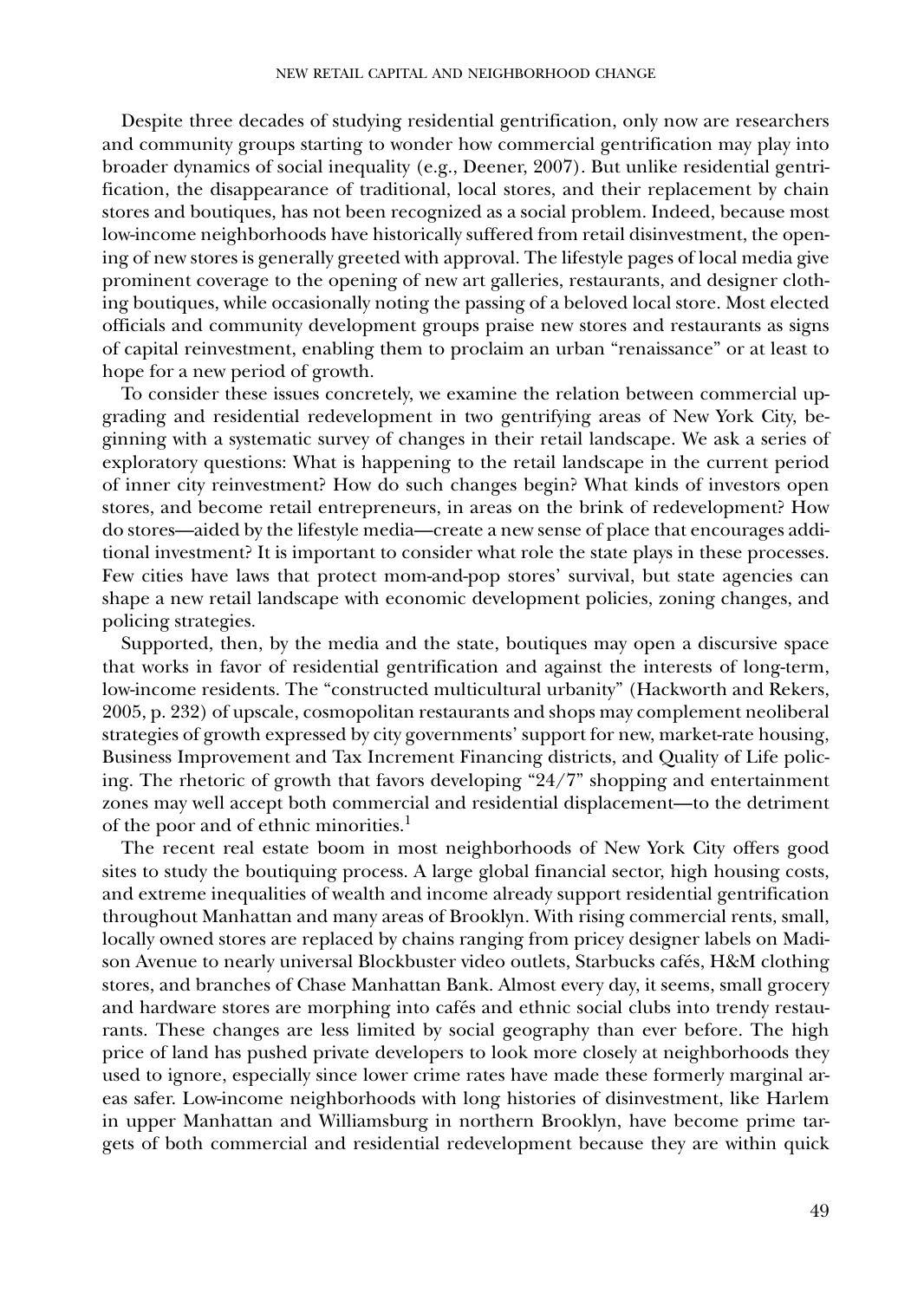commuting distance from midtown and lower Manhattan. We cannot claim Harlem and Williamsburg are typical of all gentrifying neighborhoods. But we believe that they are emblematic of large-scale social, economic, and demographic changes in the inner city today, especially in the largest, most "global" cities.

# TWO PATHS TO GENTRIFICATION

Nowhere has the debate over neighborhood change been sharper than in Harlem, the "capital of black America." Both a test case of, and a challenge to, gentrification, Harlem for the past few years has experienced a startling rise in property values and an equally dramatic—although less pervasive—increase in big chain stores as well as in elegant restaurants, shops, and cafés. For nearly all of the media and many residents and community groups, new investment in housing and shopping means that Harlem is "coming back." This optimism contrasts with the false hopes for reinvestment in the 1980s, when the city government could not even sell houses in Harlem that had been taken for tax arrears for \$1 each. At that point, banks would not make loans to finance the necessary renovations, and the nationwide crack epidemic was at its peak.

Since the 1990s, however, a panoply of state agencies—led by the New York City government, the Harlem Community Development Corporation (a subsidiary of New York State's Empire State Development Corporation), and the Upper Manhattan Empowerment Zone (UMEZ) established by the U.S. Congress in 1994—has supported commercial investment through a series of coordinated policies and interrelated organizations. The key source of funding for new business development is UMEZ's bankroll of  $$300$  million, contributed in equal parts by the city, state, and federal governments.<sup>2</sup> While UMEZ grants loans to new retail stores, the 125th Street Business Improvement District (BID)—a private association of commercial property owners with public functions—pays for security and cleaning services in Central Harlem's major shopping corridor, arranges meetings for business owners to discuss common issues, and promotes the area. The former Republican governor of New York State, George Pataki, who left office in 2007, proved himself an eager ally of new business development, as he hoped both to make an entrepreneurial imprint on Harlem's longstanding image of welfare dependency and to counter the Democratic Party's historic hold there. Besides partnering with the city and federal governments to provide funds for the empowerment zone, New York State subsidizes a 48-square-block Banking Development District so that banks will open branches in Harlem and invest money in local projects.

For its part, aside from helping to fund the empowerment zone, the city government rezoned the avenues in Harlem in the early 2000s to permit the construction of high-rise apartment houses with retail stores on the ground floor while maintaining the domestic scale of the side streets, where handsome brownstone houses are eagerly sought by gentrifiers despite high sale prices. The city government also encouraged new residential construction with "inclusionary" zoning—permitting higher and denser buildings, as well as offering tax reductions and abatements if private real estate developers would include some "affordable" apartments in their market-rate residential projects. Moreover, the city government has stated its support for redeveloping 125th Street as a 24-hour destination with retail and entertainment facilities.<sup>3</sup>

State aid for new business development in Harlem is supplemented by help from the Urban Enterprise Initiative of the Clinton Foundation, founded in 2002 after former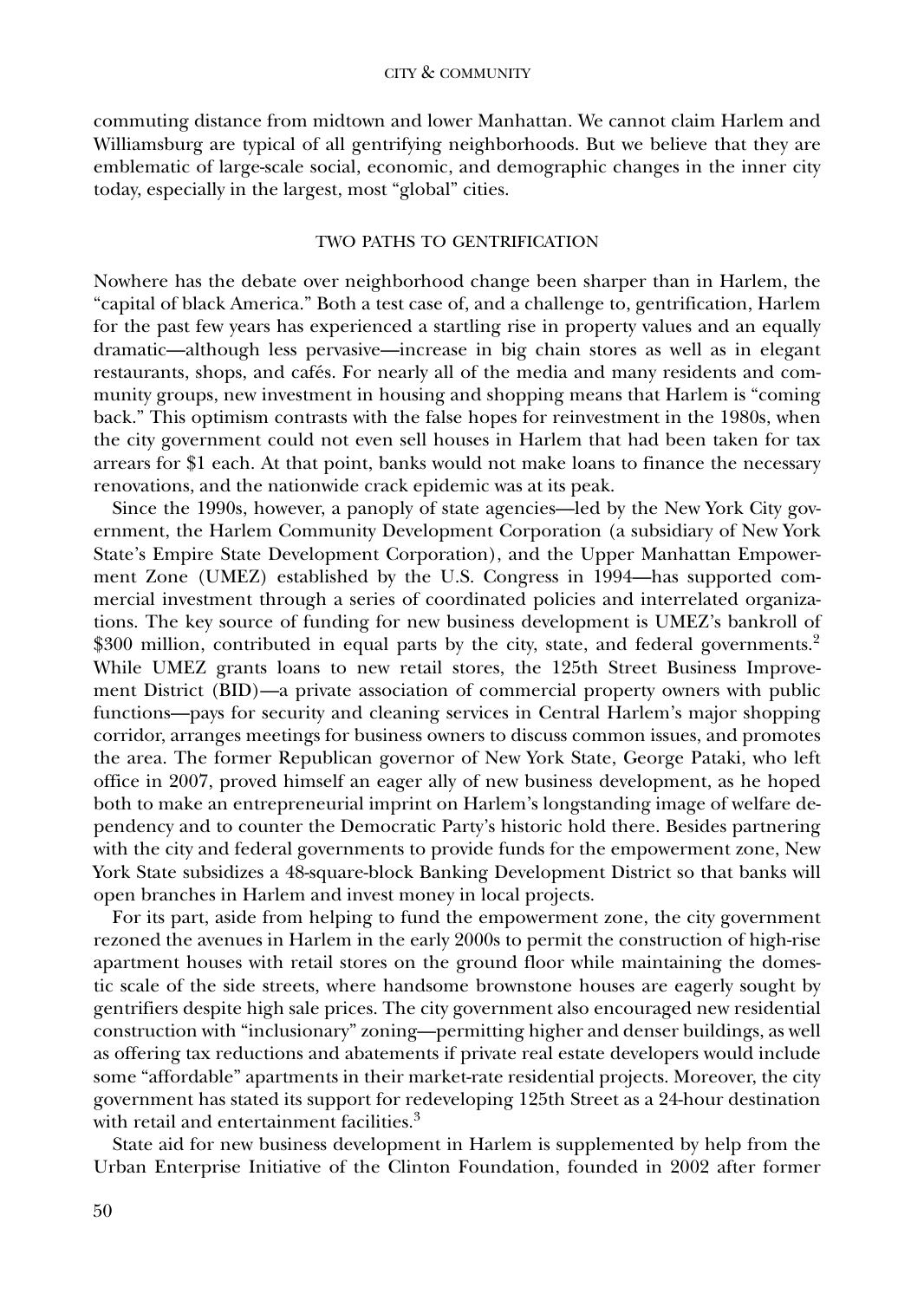president Bill Clinton left the White House and established an office on 125th Street (see Figure 1A). Although the Clinton Foundation does not provide a lot of money, it helps to advance a new entrepreneurial model and supplies consultants who work for free with a small number of selected new business owners. Bill Clinton's name and presence in Harlem also help to mobilize public attention and support.

The cumulative effect of these policies has been dramatic. Although Central Harlem's population is still predominantly African American and poor, new residents are ethnically more diverse, often come from outside New York City, and tend to have professional degrees or work in creative industries and the arts. Articles in the *New York Times* and other major media paint the collective attractions of the area—historic home restorations, restaurants, and boutiques—as a new Harlem Renaissance, referring to the artistic and literary heyday of the 1920s. Property development professionals have been keen to join the hallelujah chorus: "'Harlem has finally been recognized as being in



**FIG. 1.** (**A**) Central Harlem, showing retail concentrations. (**B**) Williamsburg Northside, showing retail concentrations.

*Source:* www.MapQuest.com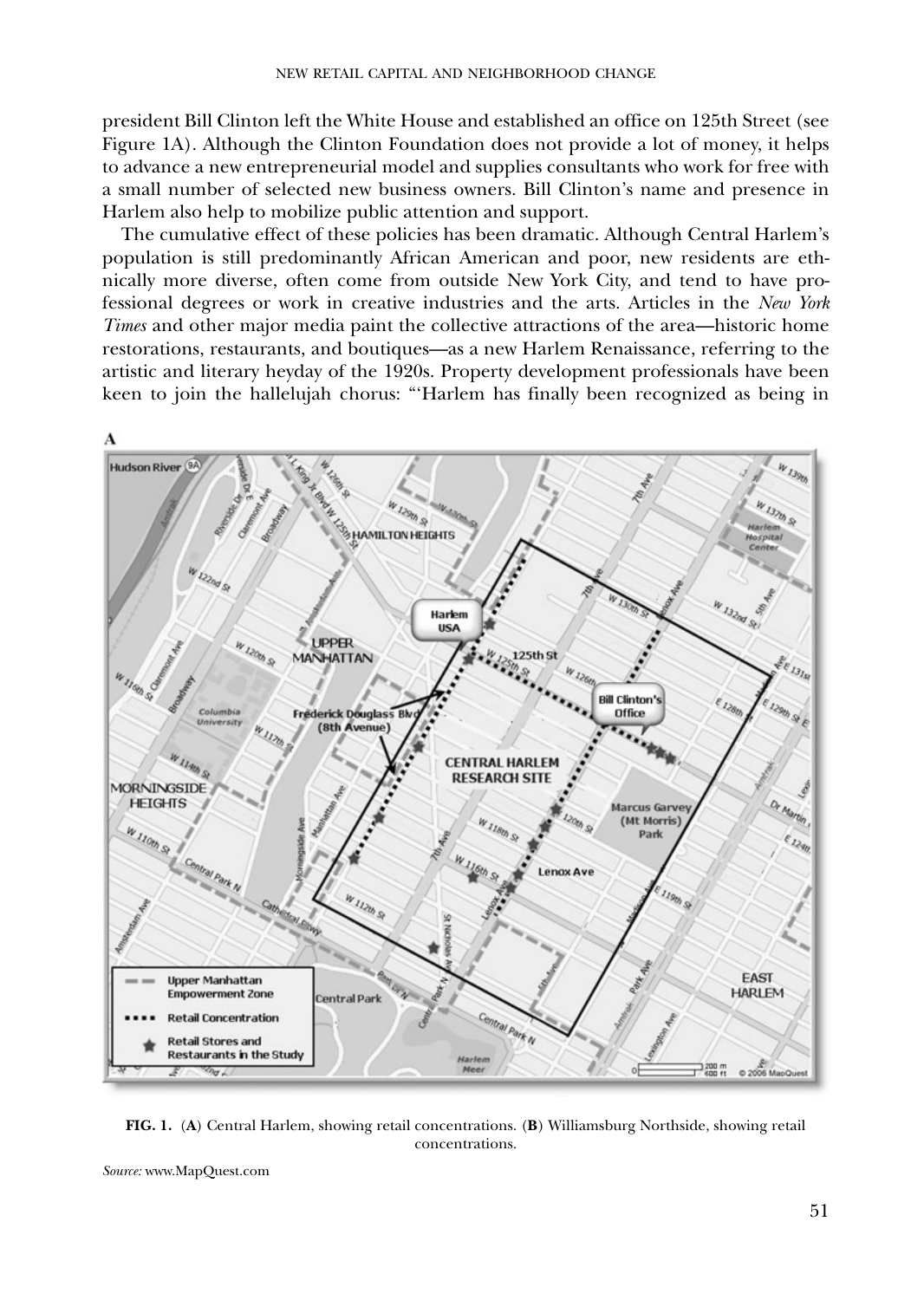

**FIG. 1.** Continued

*Source:* www.MapQuest.com

Manhattan,' the chairman of global brokerage at CB Richard Ellis," a transnational commercial real estate broker, exults. Pursuing this thought to its logical conclusion, a developer of new residential condos whose "penthouse [was sold] to an international lawyer for \$2.4 million" estimates that nearby apartments built by a competitor "might command \$1,000 a square foot" (Stoler, 2006).

In view of the state's prominent role in fostering upscale housing construction, the boutiquing of Harlem seems to reflect a specific kind of state-sponsored redevelopment: oriented toward the new middle class and tourists, and dovetailing with residential gentrification. This is joined, however, by state sponsorship of a more universal type of consumption in the UMEZ-funded Harlem USA. This shopping complex, which opened in 2000 and jump-started commercial reinvestment in the area, offers a nine-screen AMC Magic Johnson movie theater and branches of HMV Record Stores, Old Navy, Modell's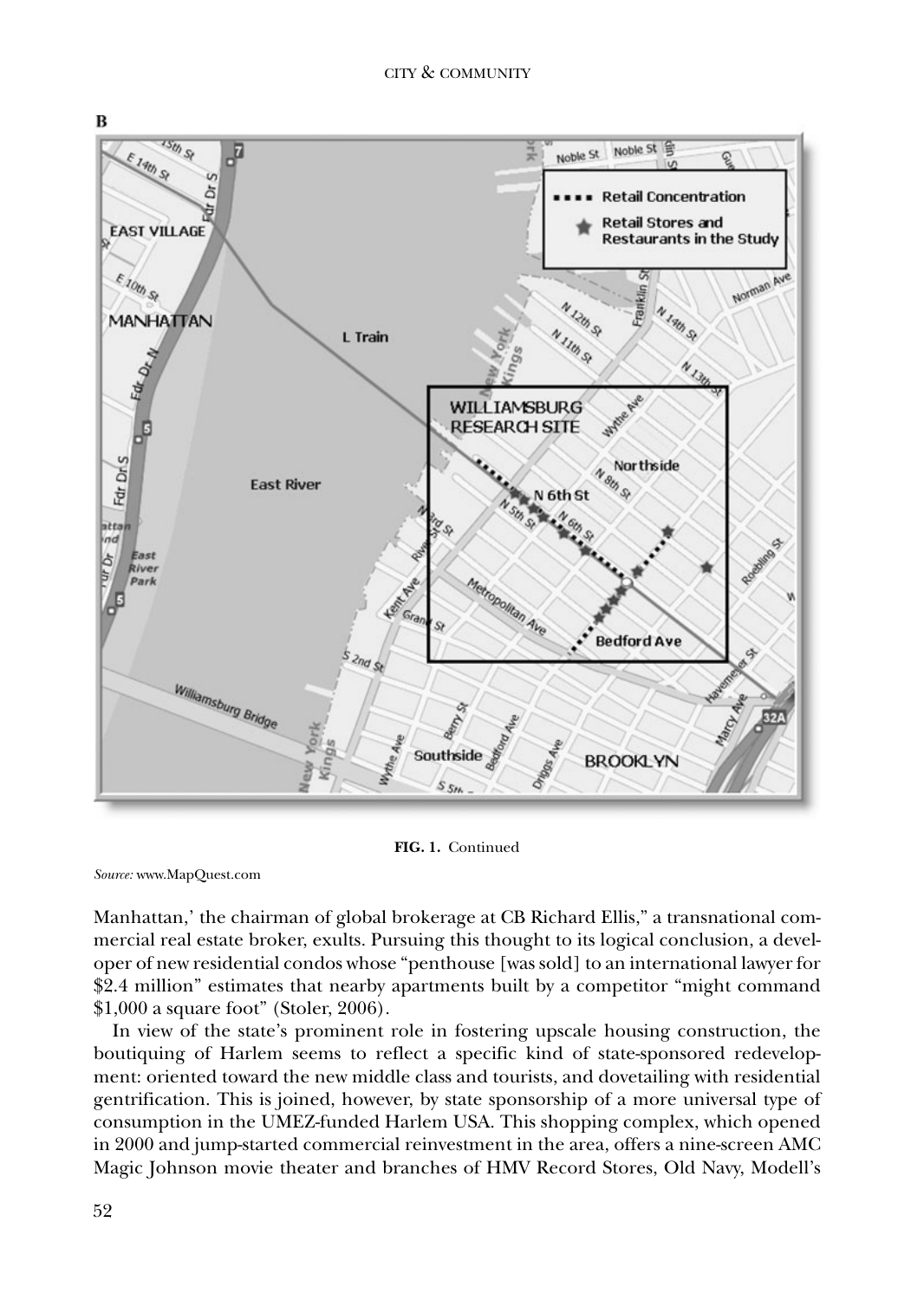Sporting Goods, and a Disney Store (now closed), in addition to Hue-Man Books, a spacious, black-owned independent bookstore and cafe (see Figure 1A). ´

By contrast, the absence of state intervention on the Northside of Williamsburg, in Brooklyn, illustrates what happens in market-led gentrification. With a predominantly Polish and Latino population, and many derelict warehouses and factories, the Northside in the 1980s became an artists' destination. But, like Harlem, the area has in the past few years experienced an explosion of boutiques and bars and a lot of media attention. On the Northside, however, new consumption spaces are geared to a hipper aesthetic and draw a younger, whiter crowd. Although Harlem's boutiques are spread out across a fairly large area, retail spaces on the Northside are concentrated in fewer locations—mainly around the subway station at North 6th Street and Bedford Avenue, a destination dubbed by New York media "the epicenter of cool" (see Figure 1B).<sup>4</sup>

Unlike in Harlem, which has had a history of failed urban renewal since the early 1960s, the state did not try to intervene in Williamsburg's economy except by its absence. From the abandonment of the city's port in 1960 and the shutdown of the Brooklyn Navy Yard in 1966, through the fiscal crisis of the city government in 1975, Williamsburg suffered continual capital disinvestment, factory shutdowns, and withdrawal of public services. The area's gradual emergence during the 1990s as a neighborhood of artists and indie rock bands was accomplished without state subsidies or special zoning designations. Indeed, illegal practices like underground loft parties that were raided by the police and artists living in industrial lofts not certified for residential use drew official discouragement.

Nevertheless, its proximity to Manhattan and the growing reputation of its new performance spaces, art galleries, cafés, and bars gave Williamsburg an appeal that led to residential gentrification. From the late 1990s, raw space in loft buildings has been converted to condos, rents have dramatically risen, and since a rezoning of the East River waterfront against residents' protests in 2005, new 20- to 40-story apartment houses have begun to be built with city and state subsidies. Although the developers of luxury housing along the waterfront accepted inclusionary zoning, which obligates them to offer a portion of the apartments at below-market rents in return for the right to erect larger buildings, the scale and density of new residential construction suggests that there will be a continuous inflow of residents able and willing to pay up to \$2 million dollars to buy an apartment. Housing problems are even more severe "upland," away from the waterfront, where most developers have not accepted inclusionary zoning.

Parallel to new capital investment in housing, the media promote Harlem and Williamsburg for their lifestyle image: gracious living uptown in Harlem's case and cool cultural consumption in Williamsburg. Typically, the *New York Times* depicts "a new Harlem gentry in search of its latte," noting how "pale mist curl[s] from pastel-hued scoops of gelato in porcelain bowls" at Settepani, a sidewalk cafe on Lenox Avenue. ´ Meanwhile, the *Washington Post* recommends Williamsburg as "a Brooklyn neighborhood [where you can] trawl ... its cool-cat shops, soak ... in the indie-rock scene and walk ... the gallery- and cafe-lined streets" (Leland, 2003; Barger, 2005). This sort of coverage has ´ created a discursive space that draws curious consumers and prospective residents to both areas, men and women who are willing to overlook continued gaps in public and private services in favor of the image—and to some degree the reality—of a desired lifestyle.

Despite their divergent paths to gentrification, these two neighborhoods appear remarkably alike today (see Table 1). In Harlem, though, city, state, and federal programs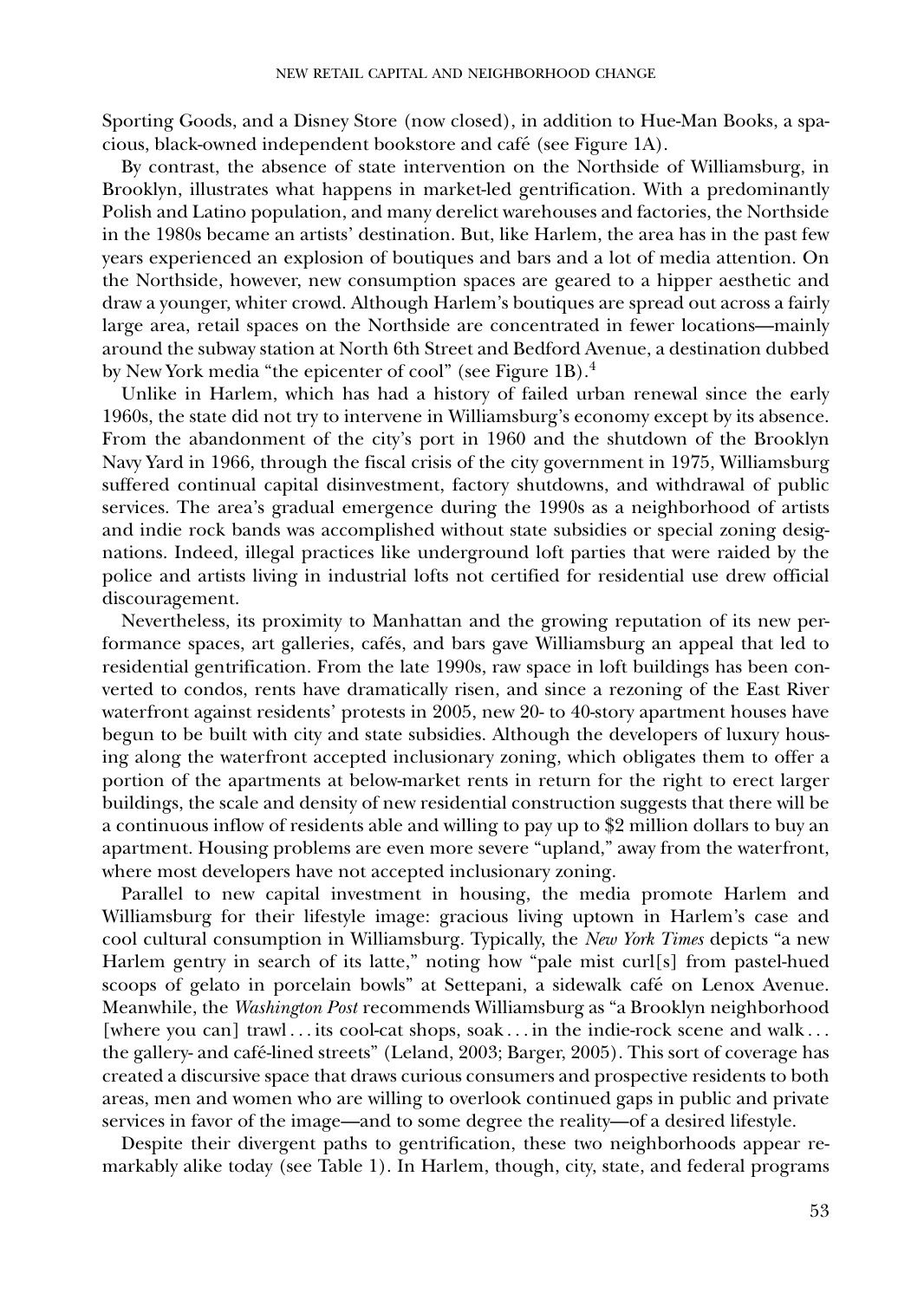# CITY & COMMUNITY

| Central Harlem: Led by State                                       | Williamsburg Northside: Led by Market                                         |
|--------------------------------------------------------------------|-------------------------------------------------------------------------------|
| Historic brownstone houses                                         | Industrial lofts                                                              |
| African American population                                        | Latino and Polish population                                                  |
| Disinvestment after racial conflicts<br>$(1960 - 1980)$            | Disinvestment after closure of port (1960)<br>and city's fiscal crisis (1975) |
| Gradual rehabilitation of brownstone<br>houses $(1980s)$           | Artists move in, illegal loft residences,<br>performance spaces (1980s)       |
| Auction of municipally owned land (1980s)                          |                                                                               |
| Heavy involvement by community<br>development corporations (1980s) | Art galleries, cafés, restaurants (1990s)                                     |
| 125th Street Business Improvement District (1993)                  |                                                                               |
| UMEZ empowerment zone (1994)                                       |                                                                               |
| First sidewalk café (2001)                                         | Destination media coverage: "Epicenter of cool"                               |
| Clinton Foundation (2002)                                          |                                                                               |
| Destination media coverage: "New Harlem Renaissance"               |                                                                               |
| Rezoning (2003)                                                    | Rezoning of waterfront (2005)                                                 |

**TABLE 1.** Two Paths to Gentrification: Harlem and Williamsburg

provided loans to new businesses in conjunction with rezoning decisions that occurred largely *before* a significant degree of redevelopment had taken place. By contrast, government intervention—mainly in the form of waterfront rezoning—happened *after* Williamsburg was already riding a wave of new private investment. But whether the



Vegan Cafe, Northside, Williamsburg ´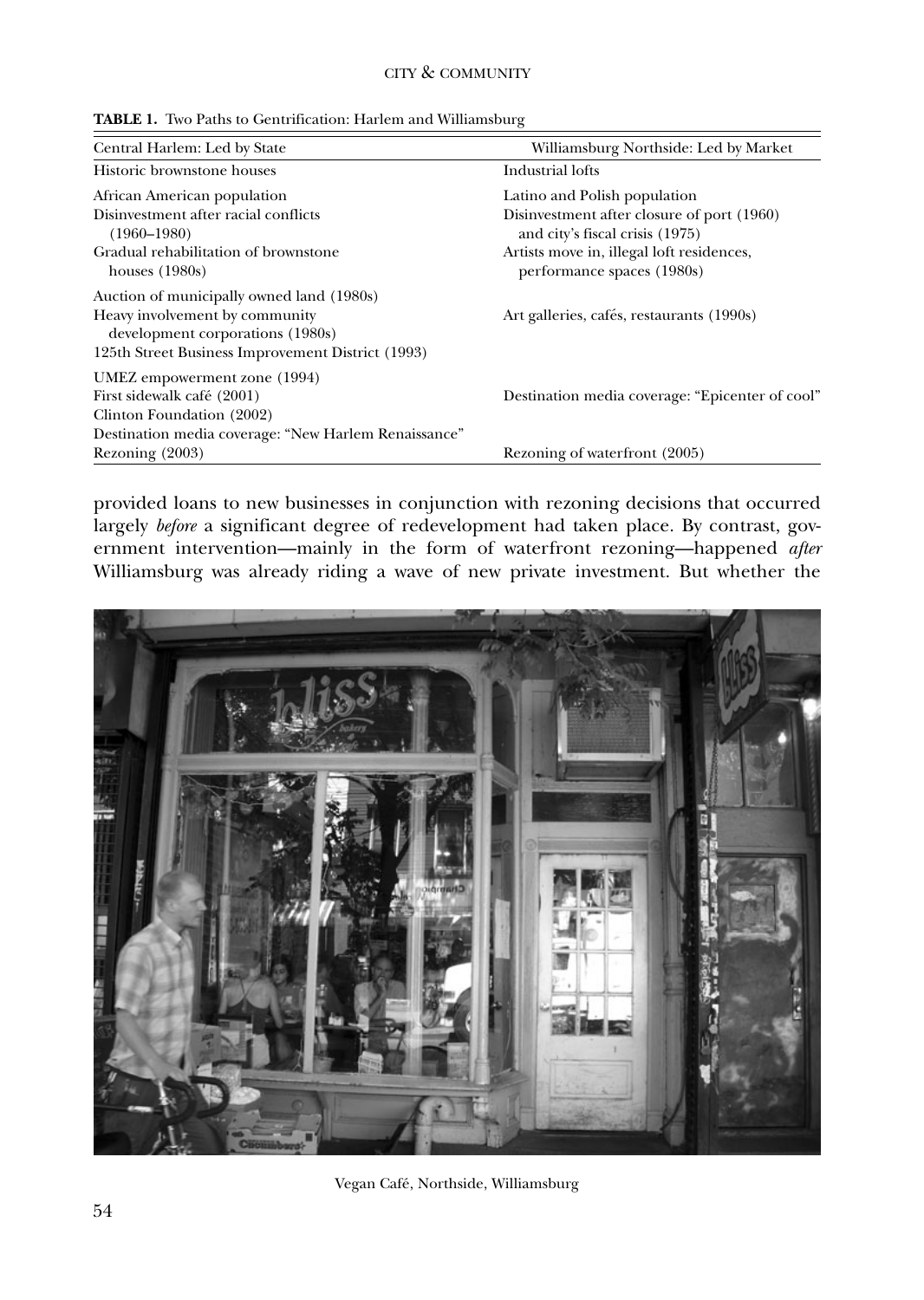

Weckend brunch, Italian Cafe, Central Harlem ´

state has attempted to jump-start redevelopment, as in Harlem, or to expand existing redevelopment, as in Williamsburg, boutiques play an important role as symbols of, and catalysts for, change.

To make a preliminary exploration of the connections between state intervention, media discourse, and new retail development, we followed three research strategies. We did a discourse analysis of representations of neighborhood change in Harlem and Williamsburg in newspapers, magazines, and websites from 1980 to 2006, examined changes over the same period in commercial occupancy of the neighborhoods' major shopping streets, and conducted interviews with a small sample of new retail business owners and managers: nine in Central Harlem and 15 in Northside Williamsburg. Because it was harder to get interviews with new store owners in Harlem—which may reflect their being overloaded with requests for interviews from the media or their sensitivity to the racial and class politics of boutiquing there—we supplemented our Harlem interviews with material on six more stores that were featured in the media.<sup>5</sup>

# RETAIL LANDSCAPES IN TRANSITION

Indicative of the differences between market- and state-led redevelopment, the two neighborhoods show contrasting patterns of retail growth in their main commercial corridors.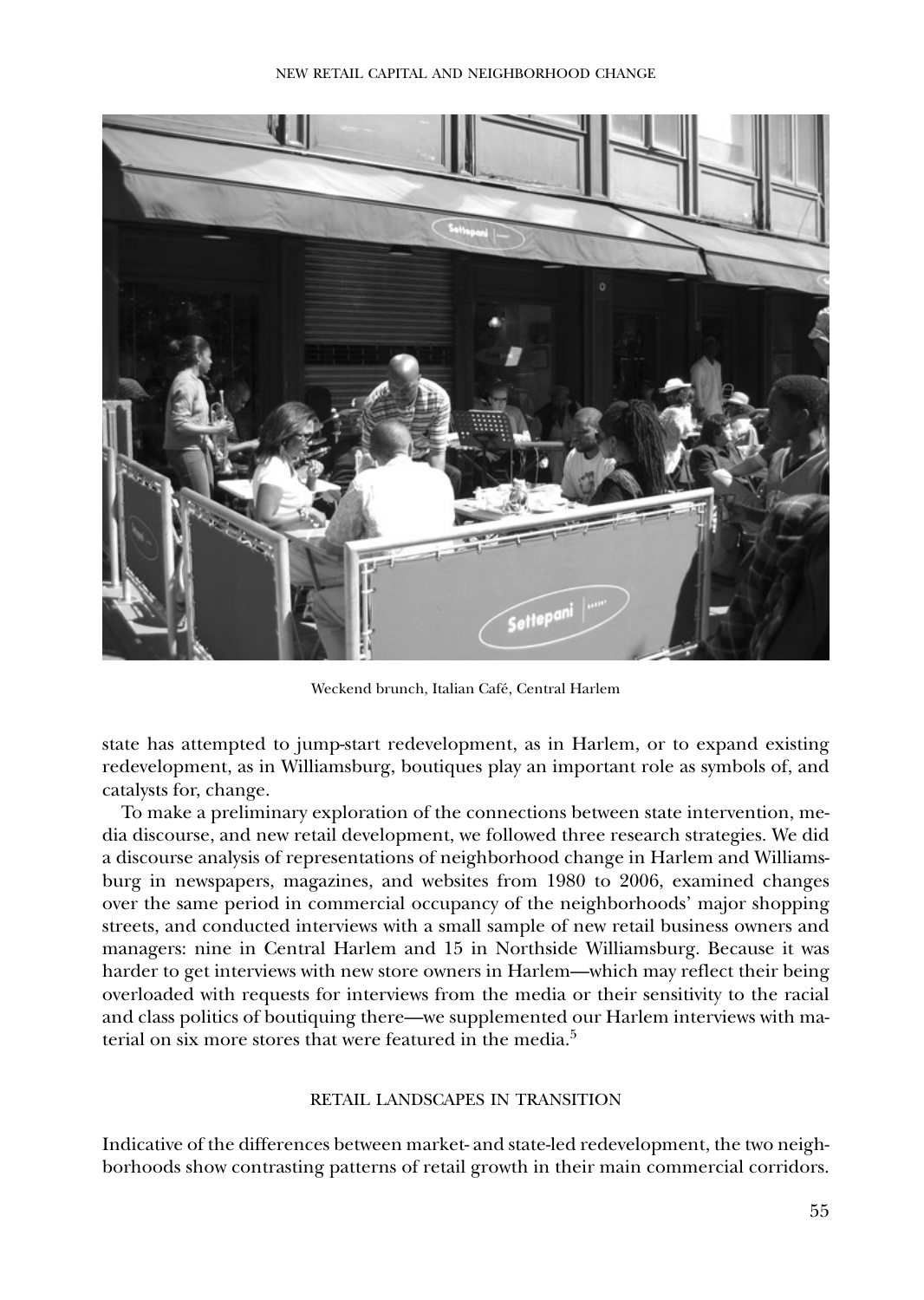# CITY & COMMUNITY

During the past 25 years, the number of stores around the L train station at North 6th Street and Bedford Avenue, in Williamsburg, gradually doubled, while the number of stores on 125th Street, Frederick Douglass Boulevard, and Lenox Avenue in Harlem was halved (see Figure 2). This contrast appears to be typical of retail patterns in each



**FIG. 2.** Scale of Retail Capital in Central Harlem and Williamsburg Northside, 1979–2006.

*Source:* Cole's Reverse Telephone Directories, Manhattan and Brooklyn, 1979–2000; first-hand observations, October 2006. We begin in 1979 because a 1980 directory was not available, and we end in 2006 to include the most recent changes. For boundaries of study area, see Note 5.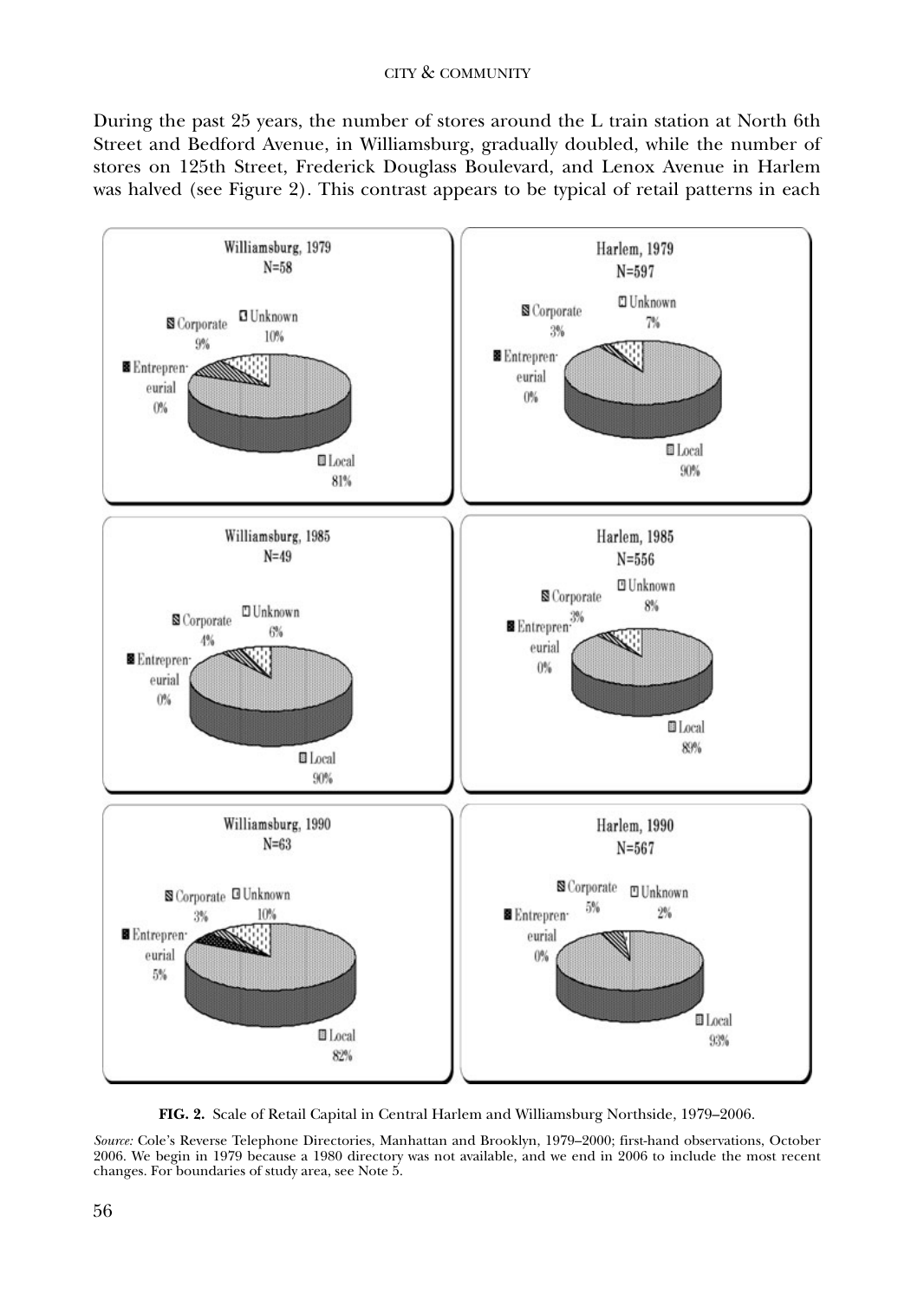

**FIG. 2.** Continued

neighborhood in general (http://censtats.census.gov), with Williamsburg attracting new retail entrepreneurs after artists moved in and Harlem lagging until the state began to provide financing. By 2006, the drastic decrease in the number of stores in Harlem reflected the large number of buildings demolished, or awaiting demolition, prior to new construction. Because most sites of new construction in Williamsburg are old warehouses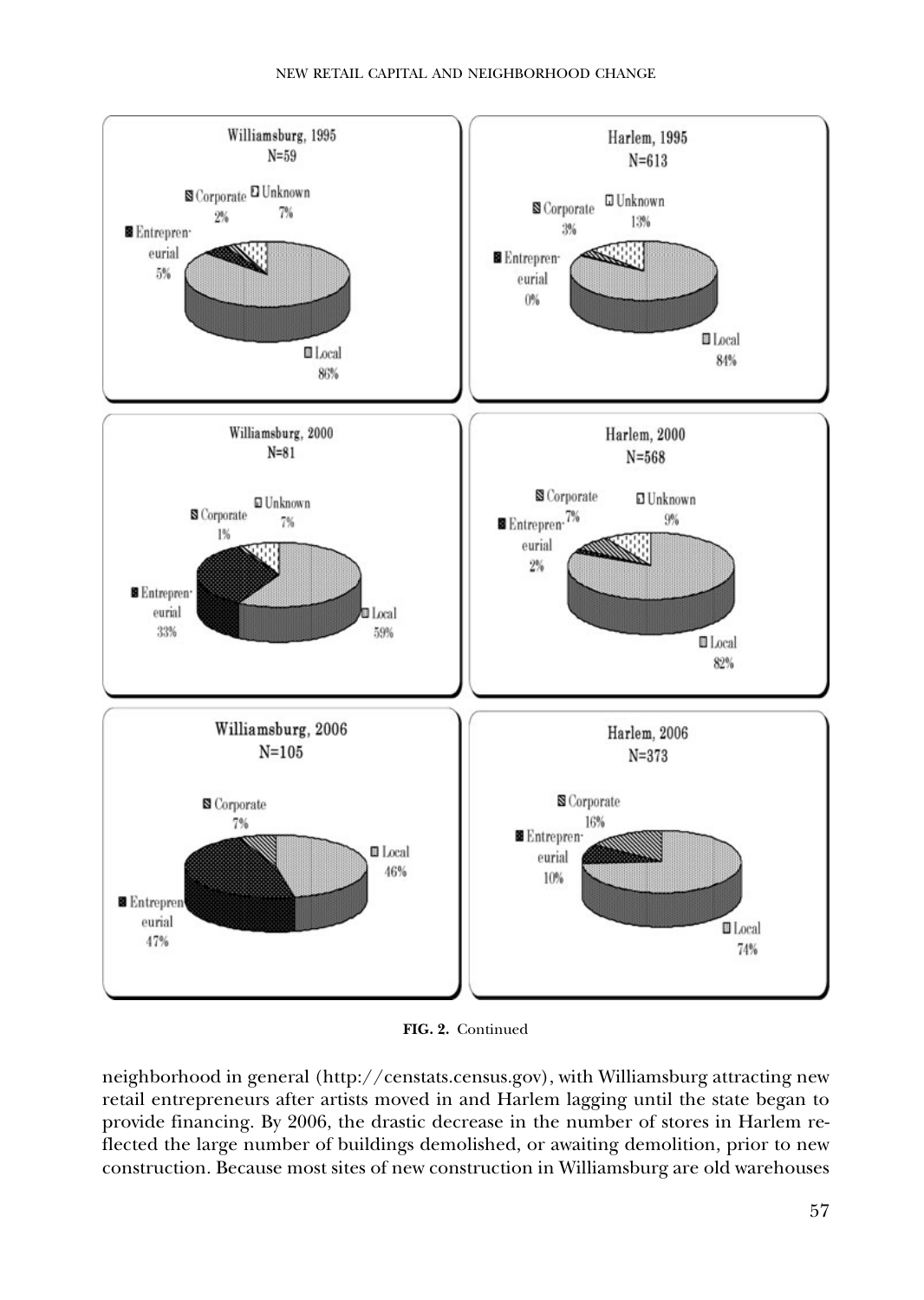or empty lots not in retail use, redevelopment there has not decreased the number of stores.

Despite these contrasts, Harlem and Williamsburg show a remarkable similarity in the kinds of stores that are growing or fading: strong growth in "new entrepreneurial" retail capital (boutiques); a notable increase in "corporate" retail capital (chain stores), especially in Harlem; and deep decline in old, "local" retail stores. We used a combination of structural and aesthetic criteria to define these three categories: scale of ownership; quality of products and atmosphere; and type of promotion. The first category, new entrepreneurial capital, refers to small local chains or individually owned stores, with a recognizably hip, chic, or trendy atmosphere, offering innovative or valueadded products (e.g., designer furniture or clothing, gourmet food) and enjoying a buzz factor in promotion, including heavy press coverage and online presence. The second category, corporate capital, is identified with publicly traded, franchised, or large local or translocal chains with considerable market share in New York City (e.g., Old Navy, HMV, Popeye's, Duane Reade drugstores). The third type, local capital**,** refers to individually owned small businesses that served long-term residents prior to recent redevelopment (e.g., 8th Avenue Deli, Billy Jean's Hair Braiding, Warshawsky Meat Market).

In both Harlem and Williamsburg, new entrepreneurial retail capital—boutiques, trendy restaurants, and cafés—has experienced an impressive increase in its share of the commercial mix. Although neither neighborhood had any of this kind of retail space in 1979, 10 percent of storefronts in Central Harlem fit this category by 2006 and an astounding 47 percent on the Northside. In Williamsburg, growth in new entrepreneurial retail activity surged after 1995, with an increase in "creative" residents and an accompanying increase in media reviews of the area's new restaurants, art galleries, and bars. In Harlem, though, new entrepreneurial retail activity didn't begin to grow until state funding came on-stream in 2001. Certainly, this kind of retail activity has increased in general because it provides cultural means of social distinction for new urban middle classes (Featherstone, 1991; Zukin and Kosta, 2004). But why did it increase so much in Harlem and Williamsburg?

#### NEW RETAIL ENTREPRENEURS

New retail entrepreneurs may be drawn to a neighborhood with a changing population and more disposable income: they seize an "economic" opportunity. Also, they may belong to the new population and share their needs: they represent the interests of a "cultural" community. New retail entrepreneurs may also be, in a sense, "social" entrepreneurs. By opening new places of sociability where new residents feel comfortable, they help to create the emerging geographical community (Lloyd, 2006; Patch, 2008). "We didn't [just] open a shop in the neighborhood," says the owner of the L Cafe, a ´ hip hangout and central node of new commerce in Williamsburg during the 1990s. "We helped the neighborhood to open" (Ketterer, 2002).

New store owners in both Harlem and Williamsburg show all three of these motives. This is especially true in the early years of each neighborhood's revitalization, when some residents' local experience inspires them to open a store. "I realized early on that the neighborhood was on the brink of change," says a store owner in Williamsburg, "and I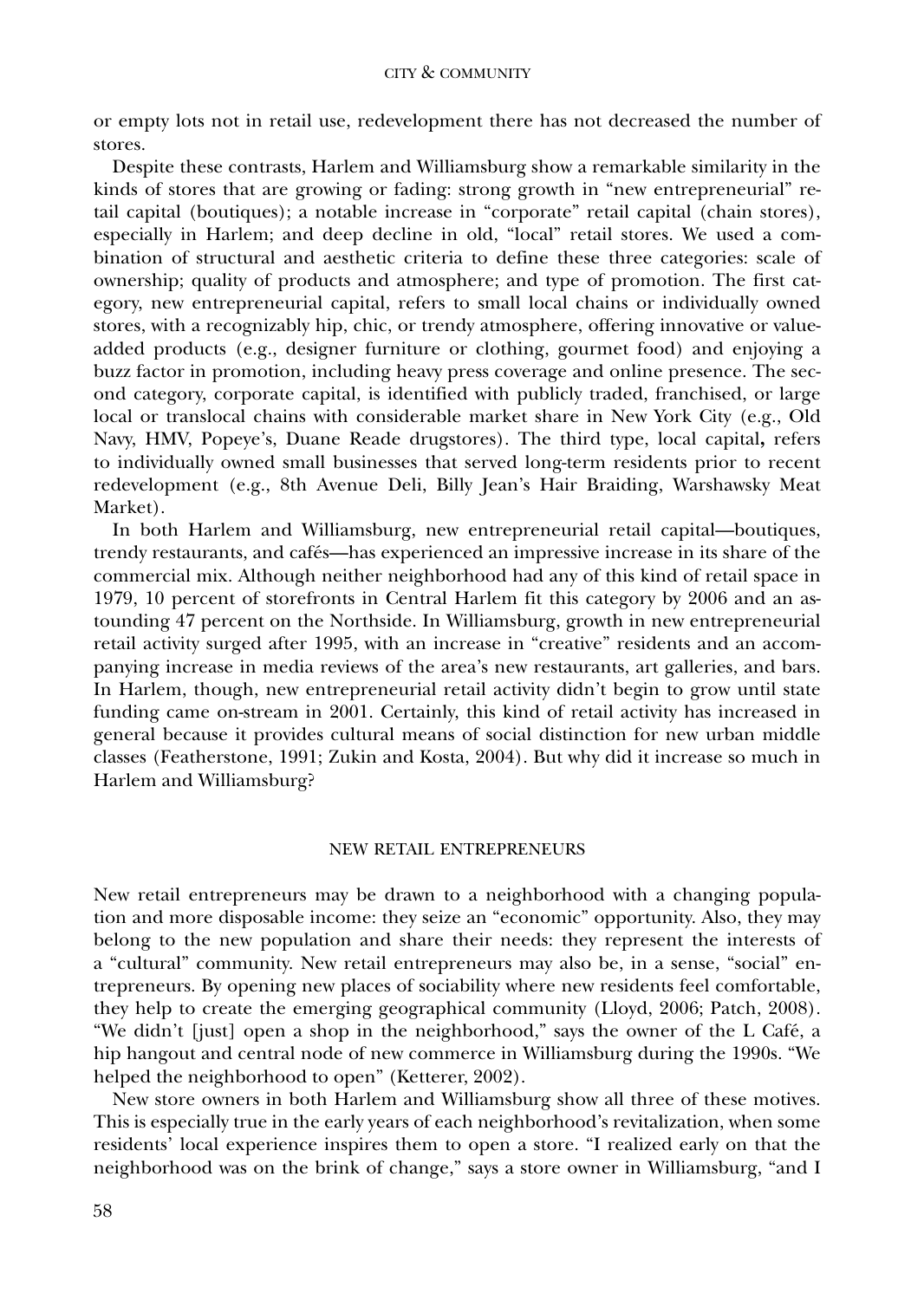knew one thing we were lacking was a good wine store." Another says, "There were a lot of people interested in film, but the neighborhood lacked a good video store." Two Williamsburg mothers with young children opened a children's clothing store when they "realized there were tons of babies being pushed around in strollers" but "also realized how difficult it is to get anything practical for babies in Williamsburg."

Many of Williamsburg's new retail entrepreneurs were recent art school and college graduates. Sharing aesthetic tastes with other new residents, they were able to tap into the emerging market for cool cafés, bars featuring indie bands, trendy ethnic restaurants, and vintage clothes, even before the population "tipped." We note that most new retail entrepreneurs in the early years were in fact new residents: seven of the eight store owners whom we interviewed in Williamsburg, who opened their business between 1991 and 2003, lived there at the time. But the local identity of new store owners weakened after the location became successful, rents rose, and more experienced retailers moved in, often opening branch stores. Among more recent new retail entrepreneurs, who opened their business in Williamsburg between 2004 and 2006, only two of seven owners live there. "A lot of these newer stores have no connection to the neighborhood," the manager of a hip clothing store that opened in 2001 says. "*We* represent the real Brooklyn."6

In Harlem, a discourse of "giving back" to the community predominates. An executive of a new retail store spoke with pride of his relationship with community institutions such as local churches and the Harlem Hospital. "We stand firmly behind empowering our communities," he says. On a more personal level, the Ethiopian co-owner of Settepani, the café on Lenox Avenue, says, "Every day I feel I make changes in people's lives in small ways... be it advice, be it guidance, be it mentorship—just introducing something new to people" (Higgins, 2006).

But despite this discourse of "giving back" to the community—promoted by local politicians and community organizations, state agencies, and the media—fewer than half of new retail entrepreneurs live in Harlem. To counter criticism on this sensitive point (Keegan, 2000; Gill, 2006), new store owners assert, whenever possible, that they have roots in the neighborhood. (This point never comes up in Williamsburg, with its different racial politics.) Since many of the new entrepreneurial retail businesses in Harlem feature Afrocentric names or products that are marketed specifically to consumers of African ethnicity, choosing a Harlem location makes sense for symbolic reasons. But funding from UMEZ and the Clinton Foundation is equally compelling. One-third of the 15 businesses we studied in Harlem have UMEZ loans. Three of them also received help from the Clinton Foundation, and another has a loan from the U.S. Small Business Administration. In some cases, the availability of UMEZ loans persuaded entrepreneurs to move their business to Harlem from other parts of the metropolitan area.

Even more educated, on average, than new store owners in Williamsburg, many of Harlem's new retail entrepreneurs have college, law, and graduate business degrees. The pattern of loans that we observed suggests that UMEZ exercises a "preference" for the Black middle class—because, unlike some lending institutions, the state agency holds potential loan applicants to fairly rigorous business standards that demand a high degree of self-financing and a history of financial stability. As in Williamsburg, some new retail entrepreneurs live in Harlem and speak of directly experiencing, as consumers, the lack of upscale amenities. Others say that they saw a good opportunity to set up shop in an area with a growing number of middle class and professional residents (like themselves), especially since commercial rents are still lower there than in adjacent areas on the Upper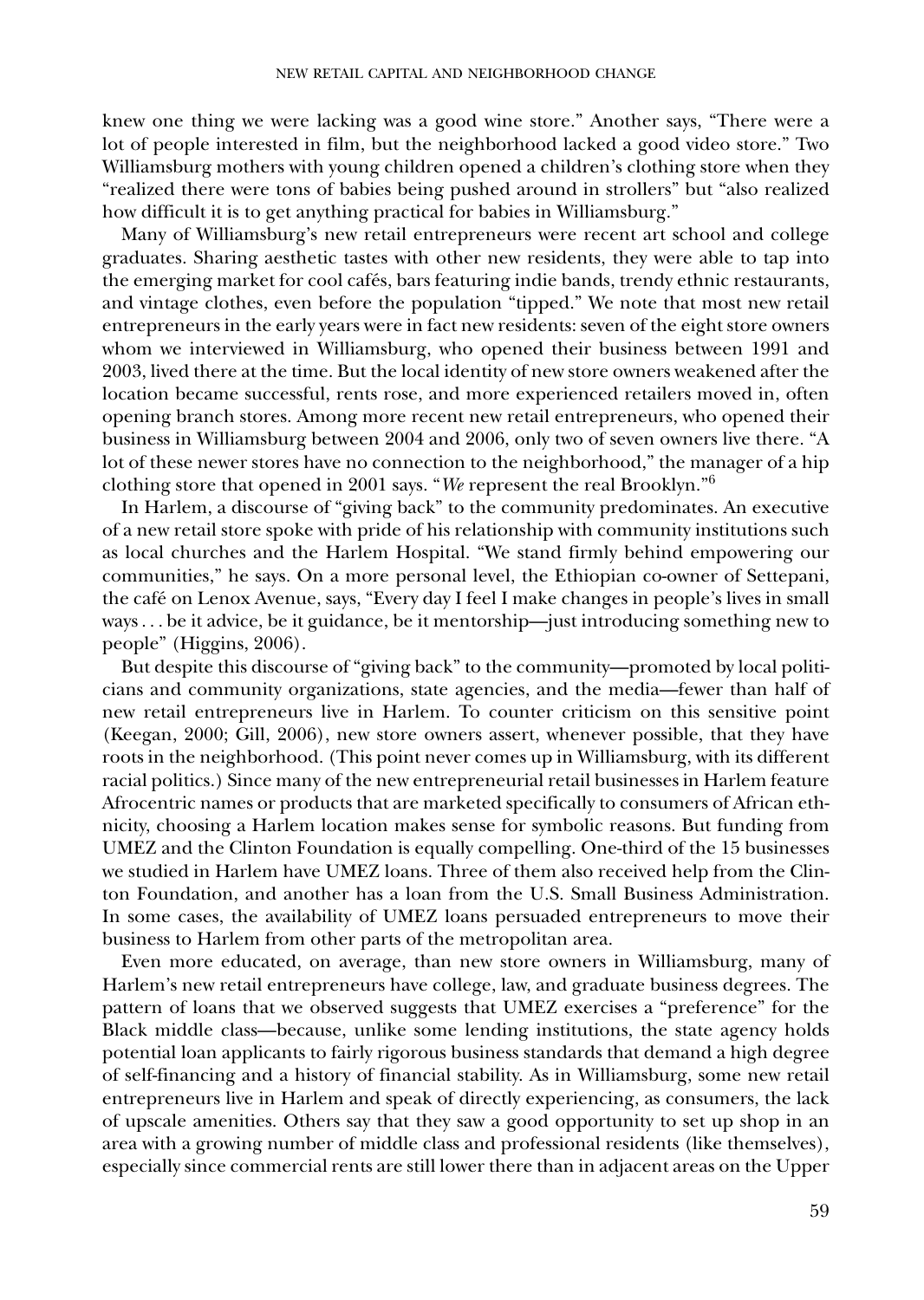East and Upper West Sides. Again as in Williamsburg, more recent new entrepreneurial retail owners in Harlem tend not to live there.

Although all the owners whom we interviewed in Williamsburg are white, most new retail entrepreneurs in Harlem are Black—that is, of African descent. In contrast, though, to the owners of many old local stores, Harlem's new store owners are a cosmopolitan mix. Some come from Africa and the Caribbean or from other parts of North America. Among the latter, some are not Black. But new retail entrepreneurs do not come from the same non-Black ethnic groups who owned stores in Harlem in the past; they are neither Jews, who had a large retail presence in Harlem from the early 1900s to the 1960s, nor Koreans, who opened greengrocer and dry cleaning shops there, as elsewhere in the city, during the 1980s. New non-Black retail entrepreneurs in our sample are Indian, Japanese, and French—representing a new multicultural mix, mainly but not entirely "of color."

If the aesthetics of new entrepreneurial retail in Williamsburg are hip—"alternative," "ethnic" (usually Asian), or "thrift shop chic"—Harlem's aesthetics suggest a different sort of cosmopolitanism. Five of the 15 new entrepreneurial retail businesses that we studied offer Afrocentric products or have an Afrocentric theme. The remaining 10 include a French-Moroccan restaurant whose chef cooks the cuisine of "native Harlemites who derive from various countries and places" (http://starchefs.com, March 26, 2003), designer clothing boutiques, and stores selling upscale products like caviar, wine, and flowers.

#### CHAIN STORES

Although historically the share of corporate retail capital in each neighborhood exemplified by chain stores—has been small, it has increased more rapidly in Harlem than in Williamsburg. The combination of "Blockbuster video outlets, Starbucks cafes, ´ H&M clothing stores, and branches of Chase Manhattan Bank" mentioned earlier really can be found within a single block on 125th Street—although not yet in Williamsburg. This may reflect Harlem's larger and denser population, as well as Williamsburg's perceived resistance, as a neighborhood of hipsters, to most chain stores. It also speaks to the small size of stores in Williamsburg, a situation that should change when the new apartment towers are built on the waterfront.

The re-entry of corporate retail capital into Harlem also corresponds to the availability of state funding, for the empowerment zone has strategic reasons to fund chain stores. Big Retail evens the playing field between Harlem and more established middle class Manhattan neighborhoods—making the area more attractive to private real estate developers and affluent migrants while serving the needs of low-income, long-term residents. And, from a chain's point of view, if one branch store fails to break even, the loss can be spread across the chain.

#### PRESSURES ON OLD, LOCAL STORES

New boutiques and chains have not completely eliminated the local capital of small, individually owned Polish butcher shops and travel agencies in Williamsburg or dollar stores, take-out food shops, and check-cashing facilities in Harlem. These kinds of stores still occupy nearly half of all retail space on the Northside and almost three-quarters of retail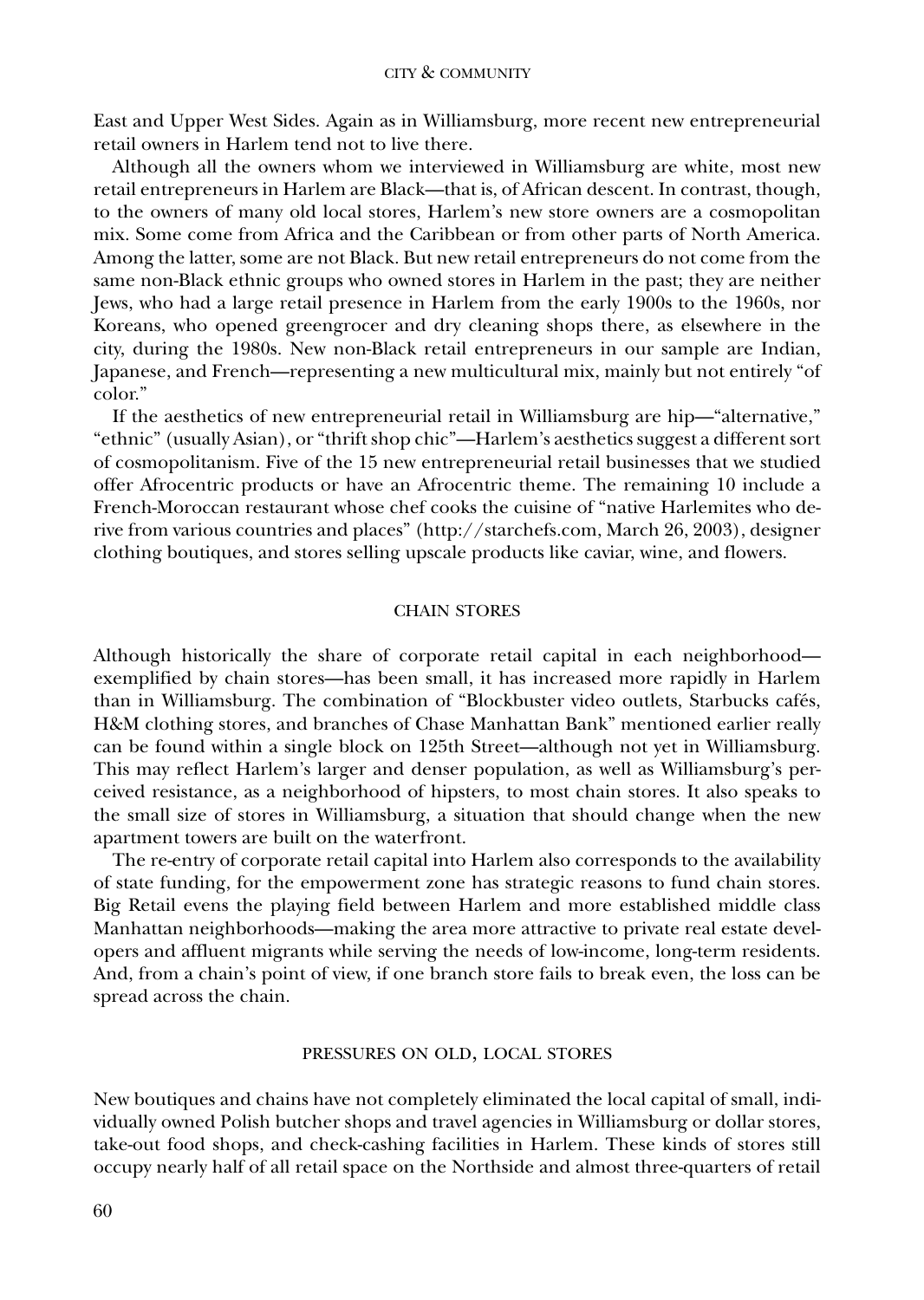space in Central Harlem. Some of these stores may not be threatened by rent increases or imminent eviction. In Harlem, moreover, there are still enough low-income residents to provide a considerable market. But the share of local retail capital is indisputably in decline. Between 1979 and 2006, it diminished from 81 to 46 percent of all retail space in Williamsburg and from 90 to 74 percent in Harlem.

We cannot know all the reasons for local retail capital's decline. Since it is notoriously difficult to trace small stores that have disappeared, we cannot even estimate how many have been forced to close by rent rises, evictions, seizure of their buildings by eminent domain, or just competition from better or more interesting merchants. Between 2003 and 2005, according to an "economic summit meeting" on Small Business in Crisis organized by the Harlem Business Alliance, 55 small businesses in Harlem were forced to shut down (*Harlem Business Alliance Newsletter*, Fall, 2005). A marketing consultant who maps businesses in Harlem says "50 percent of the businesses... changed" between 1987 and 2005 (Maurrasse, 2006, p. 116). But small businesses always suffer from a "lack of affordable commercial space, limited access to capital and the lack of comprehensive marketing, tourism and technology strategies," as the vice-president of the Harlem Business Alliance says. In Williamsburg, moreover, the old Polish store owners have lost co-ethnic customers as they age or move away. Like the residents, some store owners are chased out of the neighborhood by higher rents, while others who are lucky enough to own their modest buildings sell them at current market values and retire.<sup>7</sup>

According to a recent survey, rents on Bedford Avenue rose by 224 percent between 2003 and 2007, while rents on nearby Graham Avenue, in mainly Latino and Italian East Williamsburg, increased by 158 percent (Community Development Studio, 2007). In only one interview on the Northside did we hear about an unbearable rent rise, and that store relocated to a less busy street in the same area—a pattern suggested by Freeman and Braconi (2004) in their study of residential gentrification. Other store owners told us that their rent has been rising rapidly during the past few years, but they find their situation reasonable. "Our landlord's all right," says a video store owner. "He's not trying to kick us out like some of the other folks around here."

Yet store owners and employees often speak anecdotally about higher rents causing commercial displacement. "This morning I went to the dry cleaner across the street from my house and the owner told me that her landlord had increased the rent overnight from \$2500 to \$6000 a month and she has to close down," a Williamsburg boutique owner told us. "She's been there for 20 years." "This whole area is getting expensive," the video store owner adds. "The neighborhood is changing a lot," a salesperson in another store says, relating higher residential rents to further change in the retail landscape. "There is a shift from mostly single college students [bohemians] to young couples with babies [gentrifiers]. This has a lot to do with rents, for sure."

Higher rents may not only bring more expensive boutiques but also other kinds of nonlocal retail capital that subtly alter the emerging sense of place. Some recently opened shops and restaurants in Williamsburg look like boutiques but are really branches of small, local chains that are already located in other gentrified areas of the city or in areas with similar demographics—young hipsters—in other regions of the country. By the same token, an "alternative" urban clothing store that opened on the Northside in 2001 now operates branches in Manhattan as well as in other gentrified areas of Brooklyn. Higher rents, at any rate, discourage both start-ups and expansions by most small entrepreneurs. "How is anyone going to pay \$10,000 to \$20,000 a month?" the chef-owner of a restaurant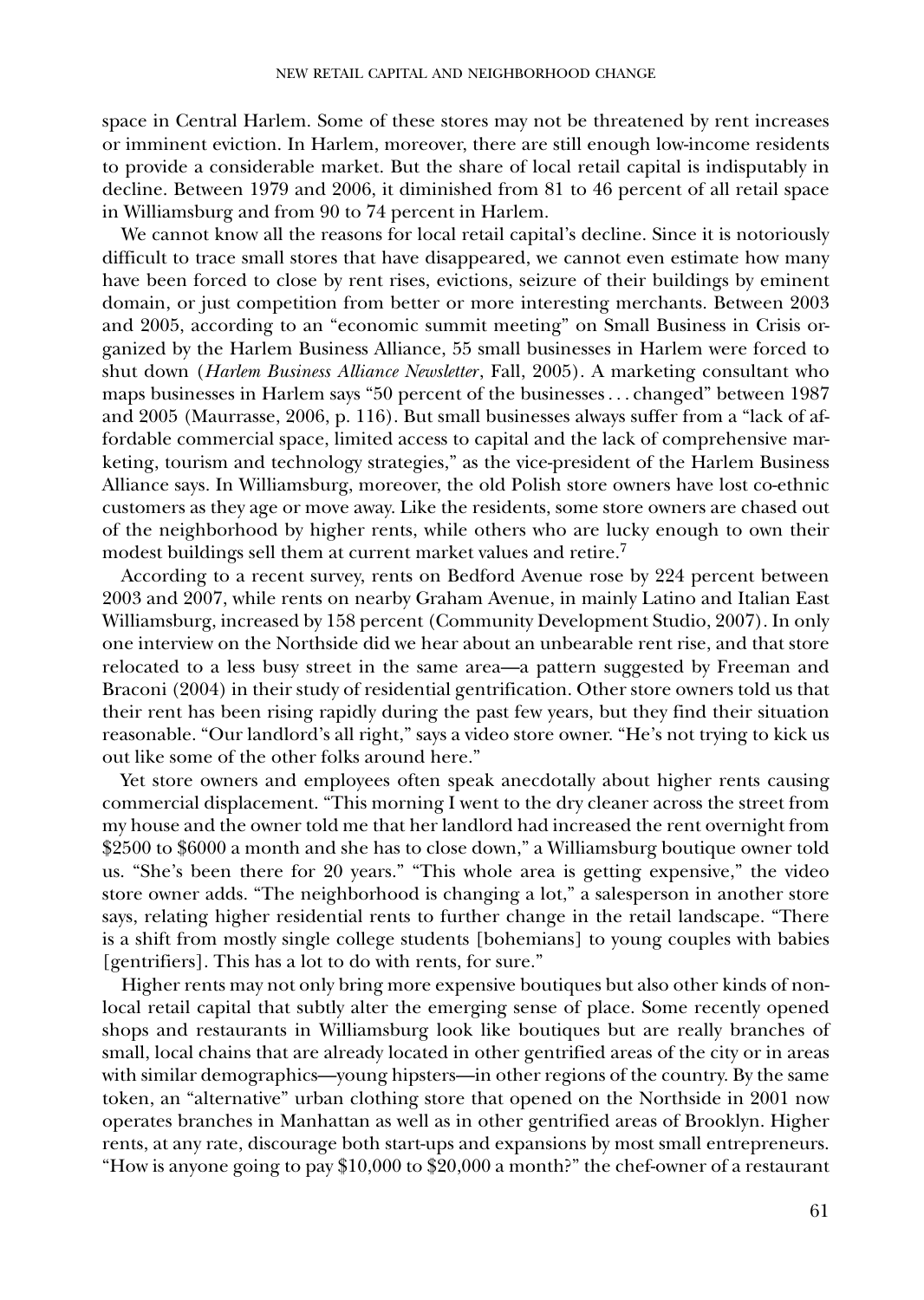in Harlem says. "The only people who can go into that space is a bank or a Rite Aid. But that doesn't make a neighborhood" (Chesler, 2006).

A local sense of place is also altered by increasing numbers of non-local shoppers, especially tourists. According to the owner of a cosmetics store in Harlem, the store draws local residents but has "a long-standing national consumer base that travels from all over to visit our flagship store. It seems that everyone who has come from out of town to see *The Color Purple* [on Broadway] especially makes a trip to our store!" The owner of a designer clothing boutique says, "Most of the traffic comes from outside the community. We get people from as far away as Germany and Japan... . [A write-up in] *Vogue* brought in a lot of tourists." In Williamsburg, a boutique owner tells us, "Weekdays [the customers] are more locals, but weekends here it's full of tourists visiting... . Mostly the tourists are international. There are a lot of Japanese tourists; I guess there is a section on Williamsburg in their guidebooks." A salesperson in a music store adds, "During the weekends, there are a lot of people I don't recognize."

#### **CONCLUSION**

Visitors and residents get a very different sense of Harlem and Williamsburg today than they would have had 25 years ago, though many of the old buildings and stores remain. New shops, cafés, and restaurants are visible public space; they embody the social and economic transactions, and reproduce the culture, that creates a new sense of place. As the owner of the L Café implies, retail space "opens" a neighborhood. If a large portion of stores and cafes represent new, cosmopolitan entrepreneurs rather than old, local ´ retail capital, visitors, residents, and, most important, the media see the neighborhood as changing. When a caviar emporium or designer clothing boutique opens in Harlem, it reverses expectations: the distinction, so to speak, is news.

Despite differences between state- and market-led gentrification—contrasting the steps that government took to "jump-start" gentrification in Harlem and to "expand" gentrification in Williamsburg—processes of commercial gentrification are alike. The first "pioneers" are individually owned boutiques, often started by new local residents. When population density is greater and available stores are larger, more boutiques arrive and chain stores open, bidding up rents above the level many of the pioneers can afford.

These social dynamics cannot be separated from complex issues of social class, cultural capital, and race, and the challenges they pose to both identity and community formation. Boutiques tend to support the interests of more affluent and more mobile residents. In current conditions of globalization, they provide a material base for new kinds of cosmopolitanism that ignore old expressions of ethnic homogeneity and contrast with cultural forms, including consumption spaces, which embody low-status identities. They also signal to private developers and state agencies that a neighborhood is ready for larger investments and grander redevelopment; these risk disrupting local social life and may alienate and displace long-term residents.

For all these reasons, it is urgent to change public policy that fails to protect long-term, local shops while fostering the growth of new retail clusters. Although, in the last analysis, rents rather than consumer goods and services determine who lives in a neighborhood, the right to the city passes through the right to shop there.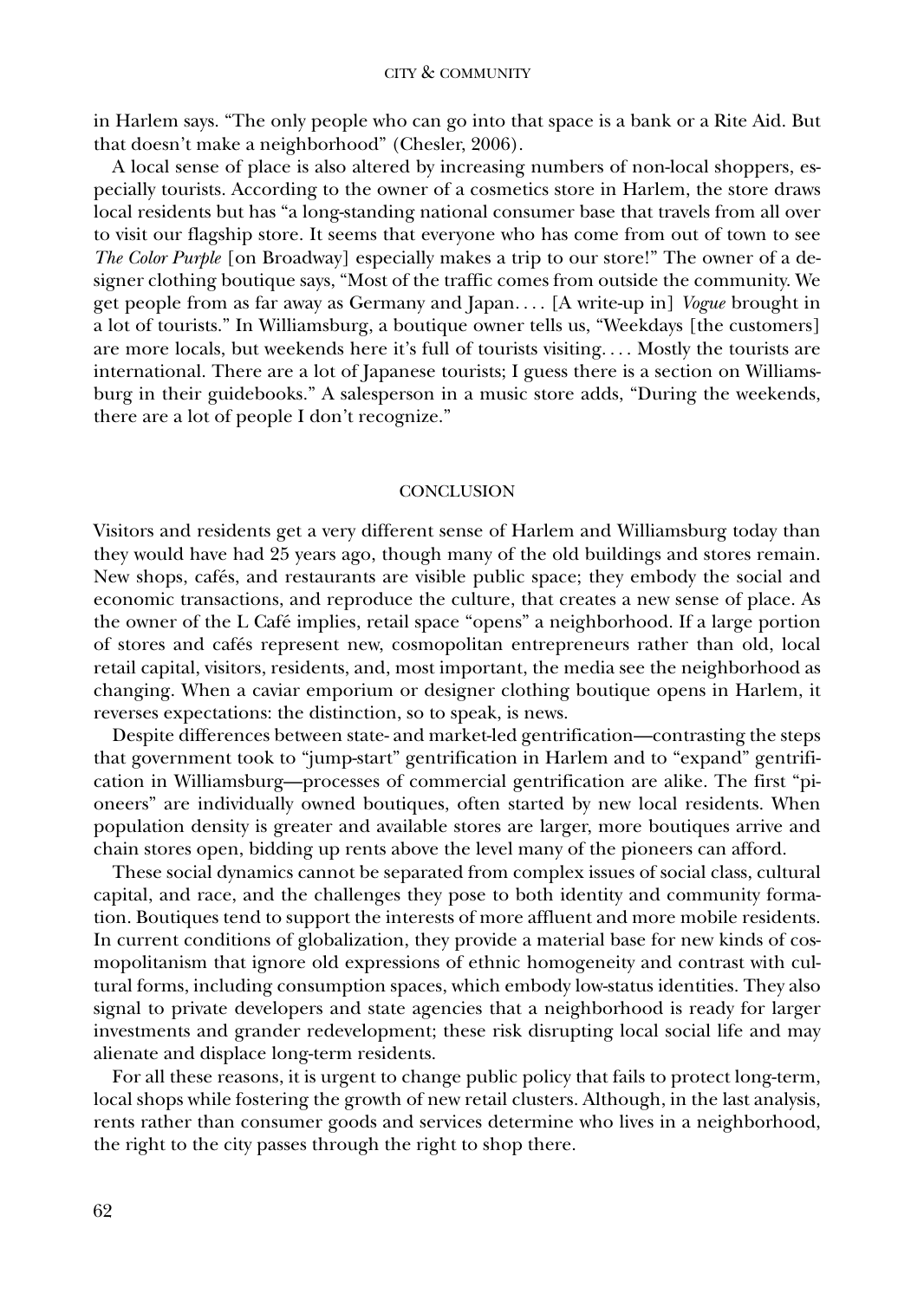#### Acknowledgments

The authors would like to thank Xiangming Chen, Tony Orum, and the journal's anonymous reviewers for their helpful comments, as well as other members of the initial research team: Babette Audant, Bahar Aykan, Aneta Kostrzewa, Yvonne Liu, and Soniya Munshi.

#### Notes

<sup>1</sup> Displacement is a tricky issue because the term is ideologically loaded and direct evidence is hard to find. Residents may move from one part of a district to another or may "naturally" be replaced by households with higher incomes (Freeman and Braconi, 2004; Freeman, 2006). Landlords may replace commercial tenants with others paying higher rents while the tenants' business or economic sector declines (on manufacturing tenants displaced—or replaced—by loft residents, see Zukin, 1982).

<sup>2</sup> Of the initial \$300 million, \$250 million was allocated to Harlem and \$50 million to the Bronx.

<sup>3</sup> Inclusionary zoning offers a bonus to developers—permitting them to build to a larger Floor Area Ratio—if they permanently reserve a certain percentage of the floor space for units that are rent-stabilized (with fixed annual rent increases) and rented to low-income households (who earn 80 percent or less of the "Area Median Income") and moderate-income households (who earn 125 percent or less of the AMI). In return for including the "affordable" units, developers who began construction before the law expired also receive 421A property tax exemptions for 10–15 years.

<sup>4</sup> Those who know New York City will note that we are concentrating on those parts of Harlem and Williamsburg—Central Harlem and the Northside—that have experienced the most boutiquing, as well as the most dramatic increases in property values and recent new construction. Other parts of Harlem and Williamsburg, especially East Harlem and the Southside, have their own redevelopment stories.

 $^5$  For media coverage, we did an online Lexis-Nexis search for articles on Harlem and Williamsburg from 1980 to 2006, categorized them, and read the most substantive, focusing on the *New York Times*, *New York* magazine, and similar mainstream media that track urban lifestyle consumption. We also tracked changes in the image of each neighborhood in both mainstream and alternative media including blogs and websites for community development corporations and city government agencies, comparing discourse in these media with public policy changes. Some of us attended meetings at the 125th Street BID and spoke with officials of local organizations in Harlem, and all of us did observations on both research sites. For semi-structured interviews with new store owners and employees, we created a convenience sample radiating outward from the "epicenter of cool" at North 6th Street and Bedford Avenue, in Williamsburg (including Bedford Avenue between North 8th Street and Metropolitan Avenue, and North 6th Street between Bedford Avenue and the East River), and representing three retail concentrations in Central Harlem: Frederick Douglass Boulevard (8th Avenue) from 114th Street to 130th Street; Lenox Avenue from 115th Street to 130th Street; and 125th Street from 5th Avenue to Frederick Douglass Boulevard. Interview questions focused on owners' histories, financing, and locational decisions; stores' clientele; entrepreneurial networking and support; and owners' perceptions of future neighborhood development. We checked information obtained in the interviews with all the articles about these businesses that we could find online as well as with their websites. Finally, for the historical survey of commercial occupancy, we tracked changes in local businesses every five years in the Cole's Reverse Telephone Directories from 1979 to 2000 and carried out a foot survey on all four research sites in October 2006.

<sup>6</sup> These and other statements are taken from the interviews we conducted with store owners and employees on our four research sites from April to September 2006. To respect their anonymity, we have referred to interview subjects, stores, and community organizations by general descriptors. However, if store owners are quoted by name in the media, we have not changed the identifying information.

 $<sup>7</sup>$  Since Poland joined the European Union, the number of Polish immigrants has also declined.</sup>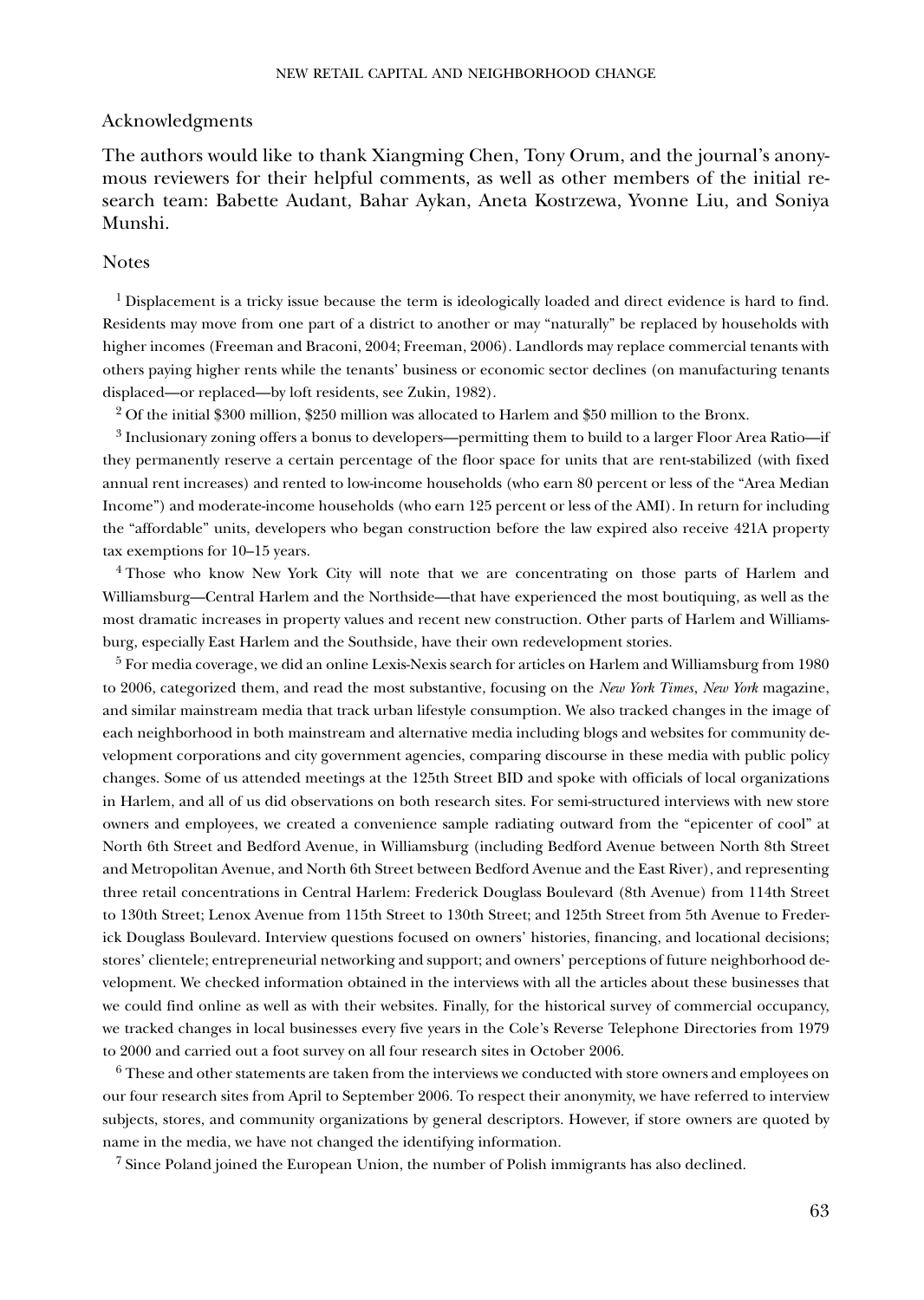#### CITY & COMMUNITY

## References

- Barger, J. 2005. "No, Not That Williamsburg," *Washington Post* (November 30).
- Booza, J. C., Cutsinger, J., and Galster, G. 2006. *Where Did They Go? The Decline of Middle-Income Neighborhoods in Metropolitan America*. Washington, DC: Brookings Institution.
- Bridge, G., and Dowling, R. 2001. "Microgeographies of Retail and Gentrification," *Australian Geographer* 32(1), 93–107.
- Chesler, C. 2006. "Harlem is Rising, but Where to Eat?" *New York Times* (April 26).
- Community Development Studio, Edward J. Bloustein School of Planning and Public Policy, Rutgers University. 2007. Presentation at New York Community Council, May, available at http://manciple.rutgers.edu/ academics/studios/.
- Deener, A. 2007. "Commerce as the Structure and Symbol of Neighborhood Life: Reshaping the Meaning of Community in Venice, California," *City & Community* 6(4), 291–314.
- Featherstone, M. 1991. *Consumer Culture and Post modernism*. London: Sage.
- Fishman, C. 2006. *The Wal-Mart Effect*. New York: Penguin.
- Florida, R. 2002. *The Rise of the Creative Class*. New York: Basic Books.
- Freeman, L. 2006. *There Goes the 'Hood: Views of Gentrification From the Ground Up*. Philadelphia, PA: Temple University Press.
- Freeman, L., and Braconi, F. 2004. "Gentrification and Displacement: New York City in the 1990s," *Journal of the American Planning Association* 70(1), 39–52.
- Gill, J. F. 2006. "Paint It White," *New York Times* (July 30).
- Hackworth, J., and Rekers, J. 2005. "Ethnic Packaging and Gentrification: The Case of Four Neighborhoods in Toronto," *Urban Affairs Review* 41(2), 211–236.
- Higgins, C., Jr. 2006. "Vision," *New York Times* (May 10).
- Hyra, D. S. 2006. "Racial Uplift? Intra-Racial Class Conflict and the Economic Revitalization of Harlem and Bronzeville," *City & Community* 5(1), 71–92.
- Jackson, J. L., Jr. 2005. *Real Black: Adventures in Racial Sincerity*. Chicago: University of Chicago Press.
- Keegan, P. 2000. "Who Owns Harlem?" *Inc. magazine* (August), available at http://www.inc.com/magazine/ 20000801/19764.html.
- Ketterer, J. 2002. "L Café," 11211 Magazine 3(1, September–October), available at www.11211magazine.com.
- Lefebvre, H. 1991. *The Production of Space*, D. Nicholson-Smith (trans.) Oxford and Cambridge, MA: Blackwell.
- Lefebvre, H. 1996. *Writing on Cities: Henri Lefebvre*, E. Kofman and E. Lebas (eds.). Oxford and Cambridge, MA: Blackwell.
- Leland, J. 2003. "A New Harlem Gentry in Search of Its Latte," *New York Times* (August 7).
- Lloyd, R. 2006. *Neo-Bohemia: Art and Commerce in the Post-Industrial City*. New York: Routledge.
- Maurrasse, D. J. 2006. *Listening to Harlem: Gentrification, Community and Business*. New York: Routledge.
- Patch, J. 2008. "Ladies and Gentrification: New Stores, Residents, and Relationships in Neighborhood Change," in J. DeSena (ed.), *Gender in an Urban World*, *Research in Urban Sociology*, vol. 9, pp. 103–126. Amsterdam: Elsevier, JAI Press.
- Pattillo, M. 2007. *Black on the Block: The Politics of Race and Class in the City*. Chicago: University of Chicago Press.
- Porter, M. 1995. "The Competitive Advantage of the Inner City," *Harvard Business Review* 73(3), 55–71.
- Smith, N. 2002. "New Globalism, New Urbanism: Gentrification as Global Urban Strategy," *Antipode* 34(3), 427–450.
- Stoler, M. 2006. "Harlem Staging Its Latest Renaissance," *New York Sun* (September 14).
- Taylor, M. M. 2002. *Harlem Between Heaven and Hell*. Minneapolis, MN: University of Minnesota Press.
- Zukin, S. 1982. *Loft Living: Culture and Capital in Urban Change*. Baltimore, MD: Johns Hopkins University Press.
- Zukin, S. 1991. *Landscapes of Power: From Detroit to Disney World*. Berkeley and Los Angeles: University of California Press.
- Zukin, S. 1995. *The Cultures of Cities*. Oxford and Cambridge, MA: Blackwell.
- Zukin, S. 2004. *Point of Purchase: How Shopping Changed American Culture*. New York and London: Routledge.
- Zukin, S. 2008. "Consuming Authenticity: From Outposts of Difference to Means of Exclusion," *Cultural Studies* 22(5), 724–748.
- Zukin, S., and Kosta, E. 2004. "Bourdieu Off-Broadway: Managing Distinction on a Shopping Block in the East Village," *City and Community* 3(2), 101–114.